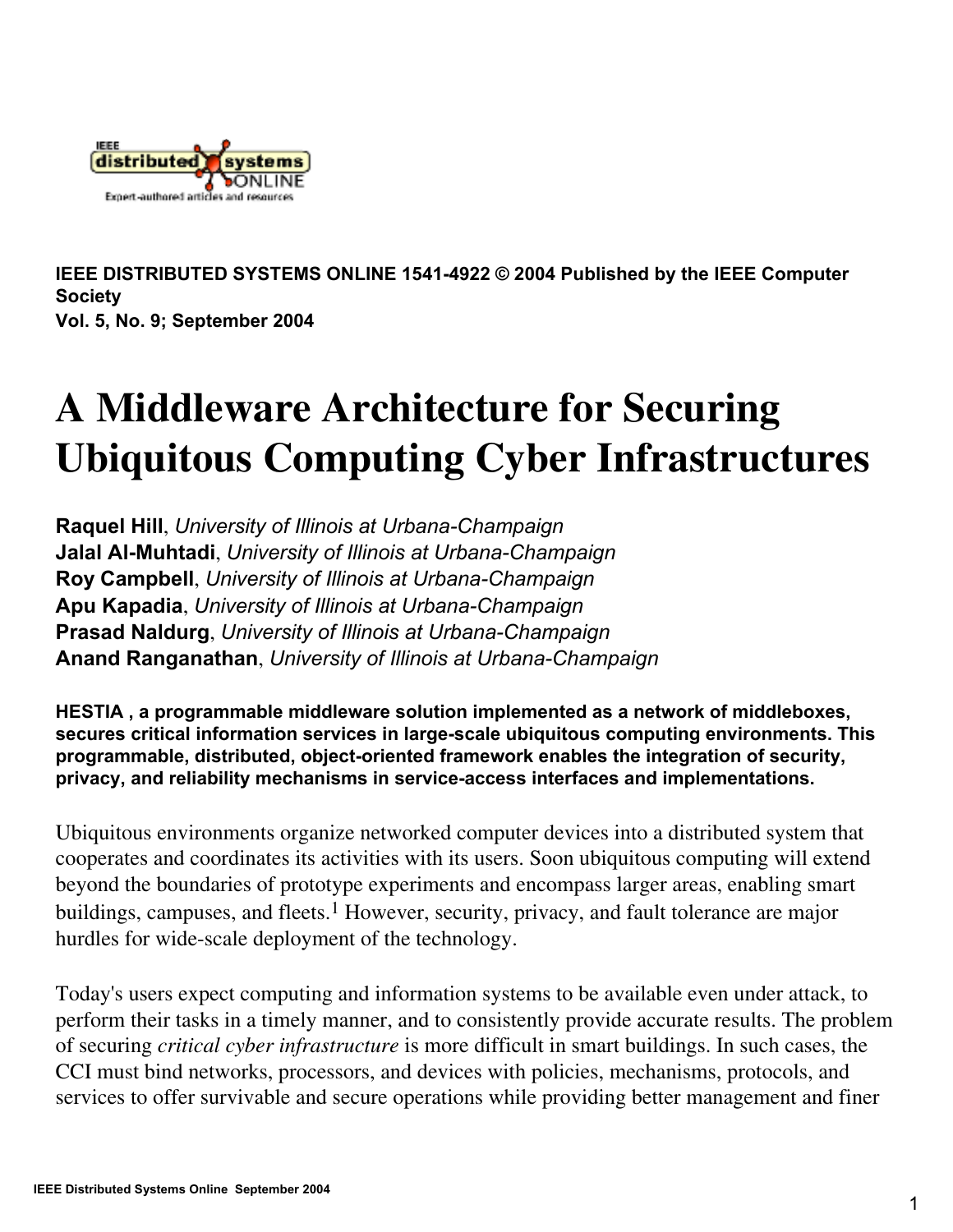integration between heterogeneous components. Yet, a secure CCI for smart buildings is essential because many of the building's services—surveillance systems; heating, ventilation, and air conditioning; lights; door locks; and so on—are critical to supporting its inhabitants.

We propose the Heterogeneous Survivable Trusted Information-Assurance Architecture, a middleware solution that provides a secure layer for CCIs such as smart buildings and other large-scale ubiquitous computing environments. HESTIA offers distributed deployment of mechanisms, such as access control, anonymity, replication, load balancing, auditing, and intrusion detection. (The "Related Work" sidebar discusses other middleware platforms.) We've begun implementing HESTIA in a smart building at the University of Illinois at Urbana-Champaign called the Seibel Center. The Siebel Center showcases state-of-the-art computing and communications infrastructure in its offices, meeting rooms, and classrooms. Digital locks; heating, cooling, and lighting controllers; video cameras; and other digital sensors and actuators pervade the building and are accessible through a private network. We're developing several services for controlling different functionality in this smart building, including locking and unlocking doors; controlling lights; and configuring heating, ventilation, and air conditioning systems. We're also developing applications that use the smart building environment as a whole for example, services that unlock doors and turn on lights automatically for disabled persons moving in the environment. Once this implementation is complete, we hope to extend our work to allow the implementation of HESTIA in other smart buildings as well as environments that include multiple buildings or nontraditional structures (for example, aircraft carriers).

## **Example: Door-lock access at the Seibel Center**

To illustrate HESTIA 's role in the Seibel Center smart building, we present the following example. Faculty, students, and visitors need reliable access to the computing, communication, and information services they're authorized to use. The building must also be secure against accidental software or hardware failures and against malicious attacks. Because the Siebel Center is an open academic environment, draconian access controls are not feasible; however, the building CCI's security and survivability is a key consideration. Moreover, the building's heterogeneous components and subsystems must be integrated to enhance interoperability.

All the doors in our building have e-locks, which open to authenticated, authorized users with swipe cards. These swipe cards rely on a networked lock server. The swipe-card detector sends a message over the network that causes a lookup in a door-lock access database associated with the lock server. If the system authorizes the user, the door opens in response to a reply message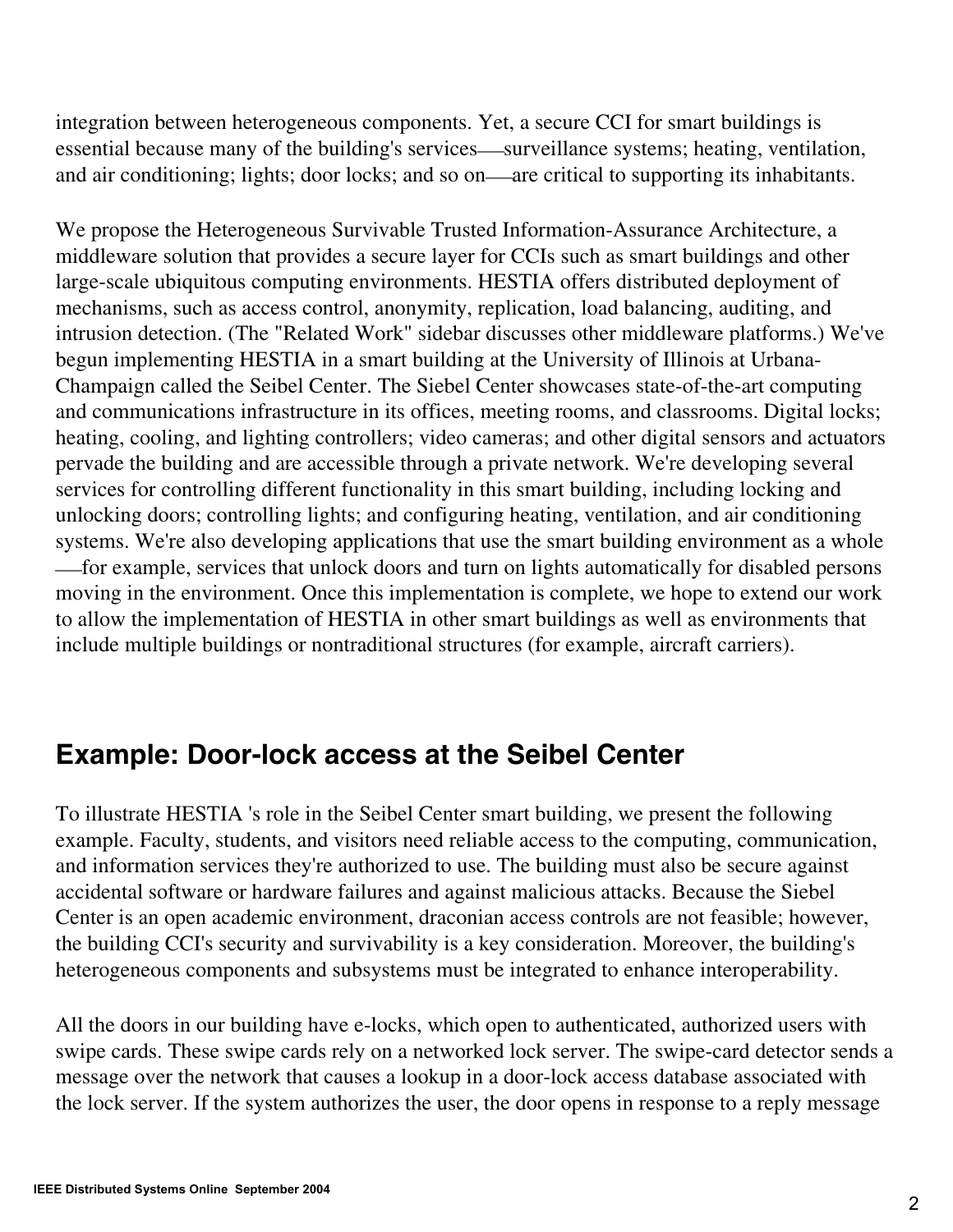from this server. We're extending this mechanism to provide additional services. For example, to assist people with disabilities, we'll offer UbiSense location technology (www.ubisense.net). UbiSense employs special tags that transmit ultrawide radio bands. The tags can be associated with particular users. Tag detectors can detect the presence and location of a user within six inches of the user's actual location. Some of the building's services can use the UbiSense system to identify and authorize disabled users waiting to enter a door and to open the door through the door-lock mechanisms.

The door-lock server is thus an important CCI service. It's also a single point of failure, so it can be the target of various attacks. Therefore, because all messages transmitted between the swipecard detector and the door-lock server are in plain text, the HESTIA layer must provide the required encryption support to protect the confidentiality of the information exchanged and to preserve user privacy. Additionally, access to the door-lock service itself must be fault tolerant. Moreover, HESTIA must balance the load dynamically when requests become a bottleneck to server access. Finally, to prevent denial-of-service (DoS) attacks, no client in this system should know where the server is located.

## **Architecture**

Figure 1 gives an overview of HESTIA integrated in our smart building. HESTIA partitions the network into a *service domain* and an *application domain*. Network-level firewalls and network address translation (NAT) boxes enforce this partitioning at the HESTIA layer's perimeter.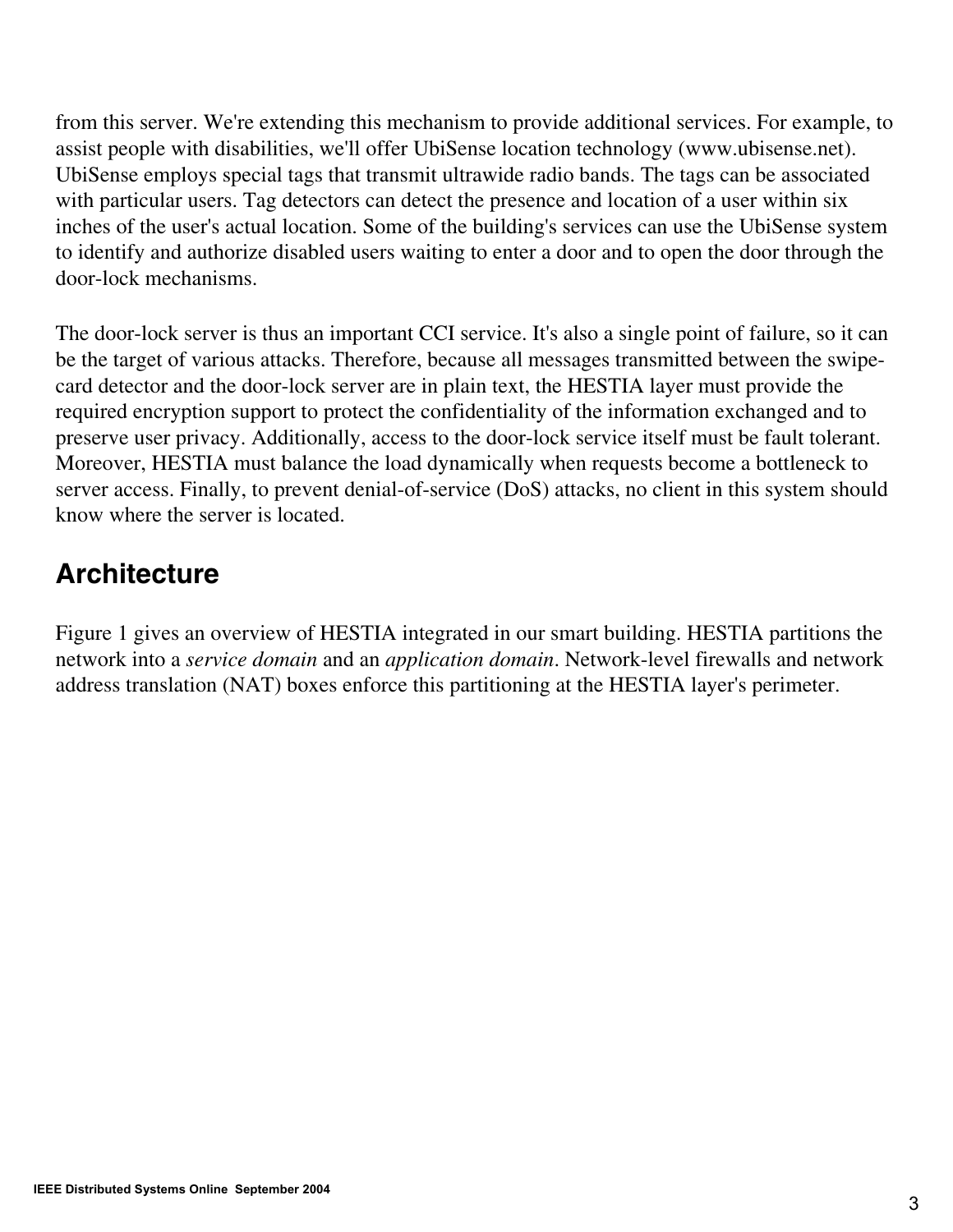

Figure 1. Overview of HESTIA integrated in our smart building.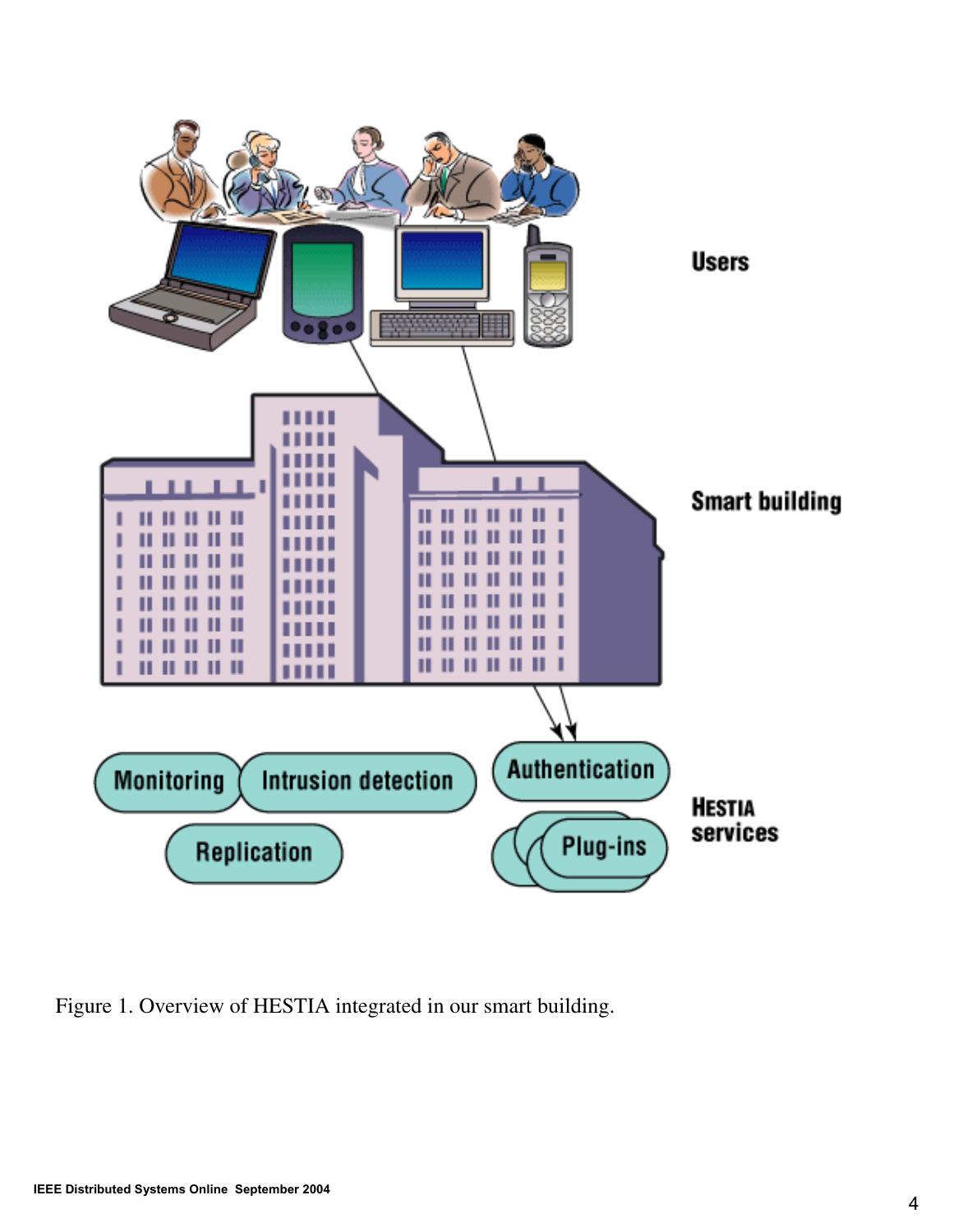#### Service domain

The service domain provides users and services with a set of mechanisms for fault tolerance, quality of service, and privacy through a network of *middleboxes*. A middlebox is a node containing an instantiation of security, privacy, and load-balancing mechanisms. Middleboxes provide a programmable, distributed-object interface so that service owners and administrators can exercise fine-grained control over network service use, deployment, management, and control. Middleboxes also provide appropriate filtering mechanisms to enforce customizable anonymity, confidentiality, and privacy concerns. The middleboxes network acts as a cluster of reconfigurable computing and communication nodes to integrate security, privacy, and reliability in the service domain.

Because a smart-building environment is dynamic and context aware, it must accommodate many factors, such as context information, role hierarchies, security policies, building plans, risk factors, and service dependencies. Managing all these factors individually is difficult. Therefore, the service domain contains a knowledge base and an inference engine. The knowledge base is a repository for context information, role hierarchies, security policies, and so on. The inference engine uses information in the knowledge base to compose requirements. It also composes mechanisms to satisfy those requirements, generates service graphs, and applies the necessary policy decisions (access control, privacy, and so on) to the service graphs. Additionally, the inference engine must generate auditing mechanisms, and intrusion detection monitoring for detecting malicious activity. Figure 2 illustrates how HESTIA employs user and service policies to derive the appropriate security mechanisms.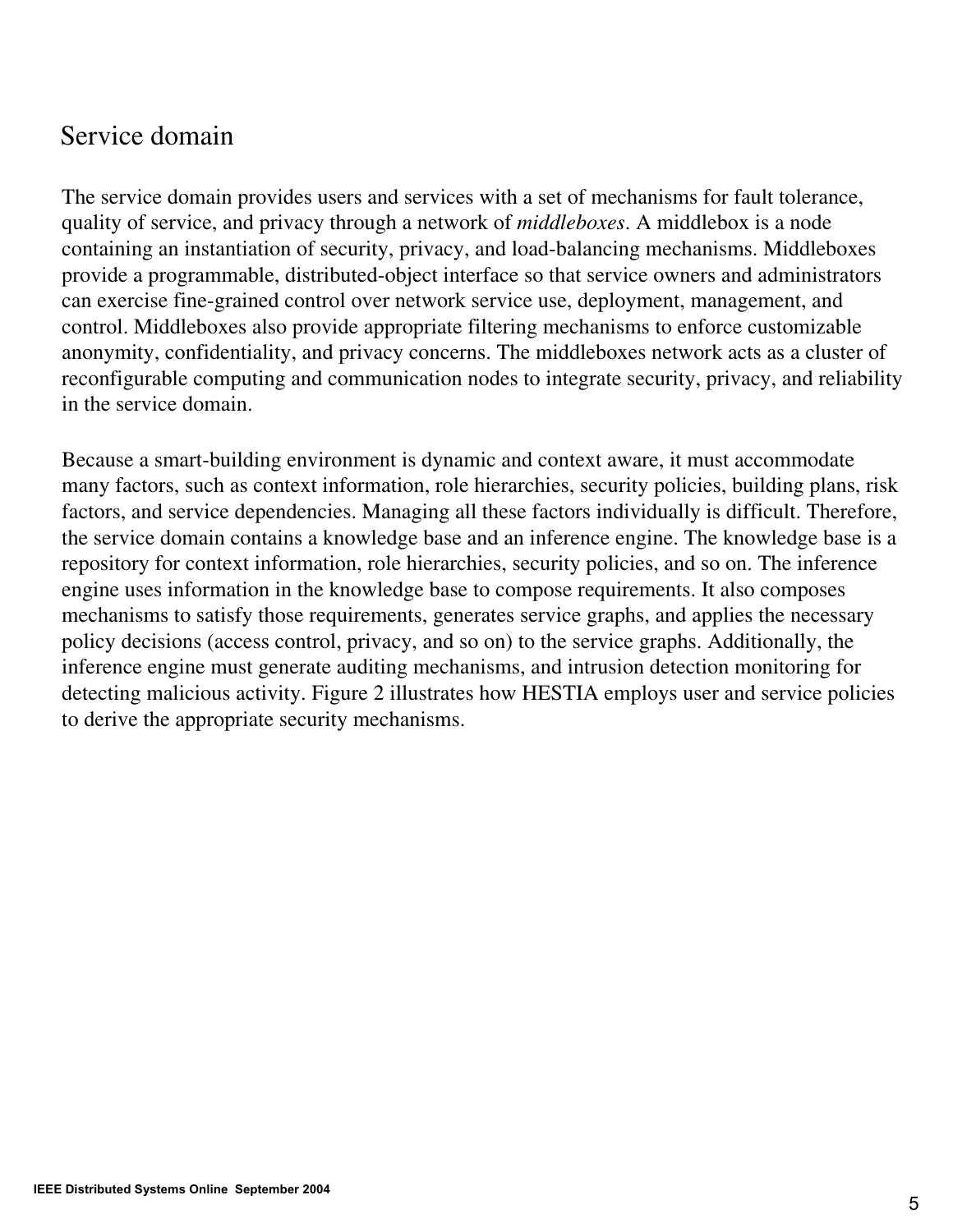

Figure 2. Deriving security mechanisms from requirements and policies in HESTIA .

HESTIA extensively uses role-based access control, typically tying resource access to user roles and contextual information. The inference engine also contains a secure feedback component. When HESTIA denies a user access to a resource, the system must provide that user with useful feedback on how to gain access—for example, whether to simply return later or to obtain additional credentials. However, unconstrained feedback might reveal too much information about the system's policies. Therefore, we use Know,2 a mechanism for providing useful feedback while honoring the privacy of the system's policies. Such a component is important in a ubiquitous environment, where many users can interact with a plethora of devices.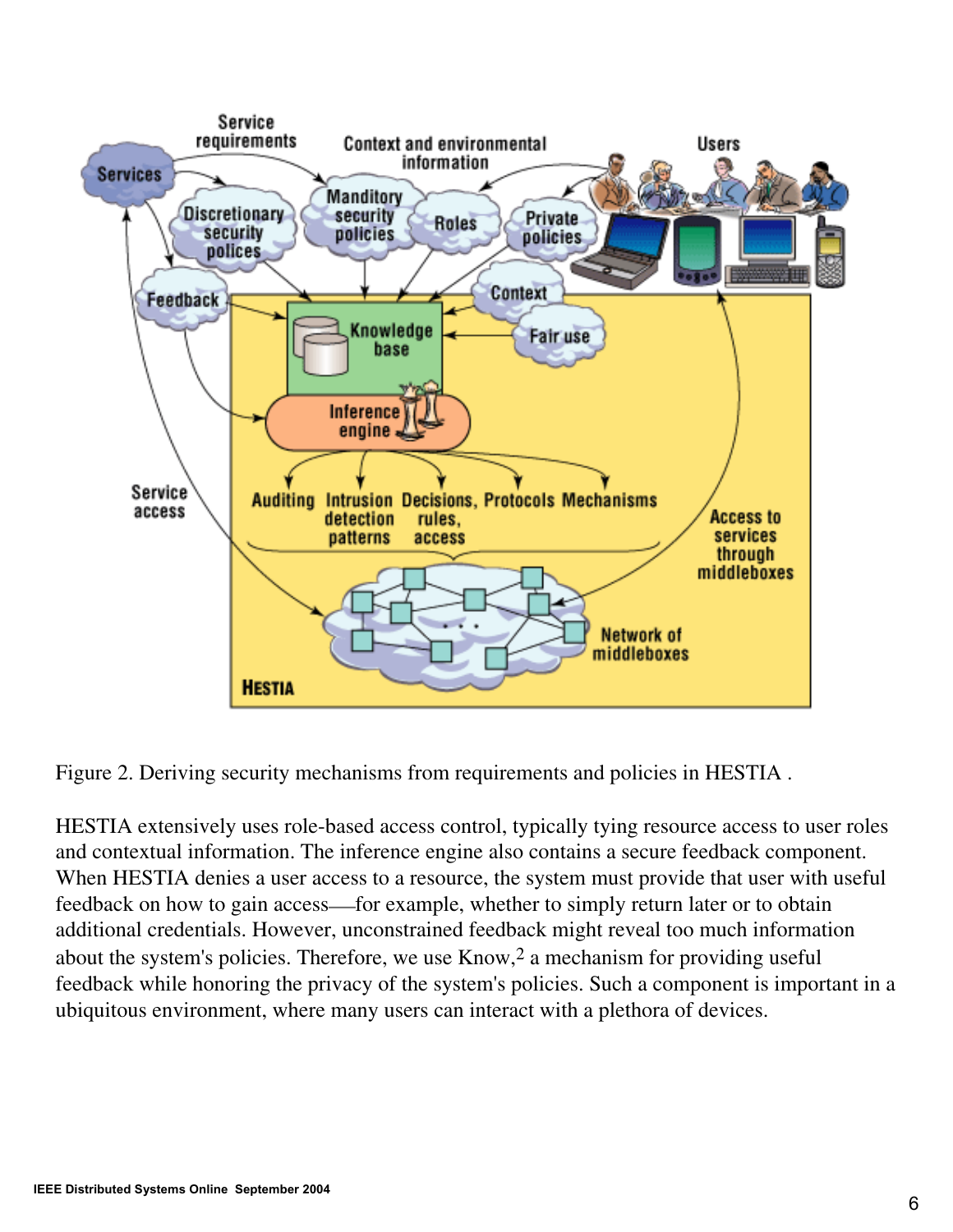## Application domain

In the application domain, the HESTIA discovery protocol exposes building services as application service interfaces of middlebox proxies mapped across routers and firewalls (see Figure 2). The application domain gives users—on the basis of their roles, for example—an abstraction of what services are available and a set of interfaces to interact with the service domain. The application domain also gives users discovery and lookup services.

Application domain services (discovery, lookup, and so on) are also subject to security constraints, so users can view and access them according to their roles. For example, access to the door-lock service in our smart building is available through the service domain via a proxy that runs on a middlebox. This service then appears in discovery and lookup services in the application domain. After discovering the door-lock service proxy's location, users can interact with the proxy in the service domain. Other services in the Siebel Center will include sensorcontrolled heating and cooling, sprinkler systems, a location service that tracks user movements while respecting their privacy, and so on.

## **Middlebox service protection layers**

All the services in our smart building need suitable protection mechanisms. The network of middleboxes provides such mechanisms, including load balancing, fault tolerance, anonymity, quality, and secure services. A specific layer in our middleware provides each of these services.

#### Load balancing

This layer distributes service processes among participating middleboxes according to some probability distribution function. The load-balancing service's main goal is to ensure that no middlebox becomes overloaded. The load balancer gets a resource requirement profile for each service that the system is to host. This information should include CPU, disk space, and bandwidth requirements. At this layer, process migration occurs when it's necessary to distribute the middleboxes' load. Service migration must occur securely. For example, a service such as Kerberos that stores private keys might require a secure transfer to another middlebox. Furthermore, a mobile Internet Protocol approach can maintain access to migrated proxies for connected users. The middlebox that the proxy migrates from forwards messages to the proxy's new home.

**Addressing.** When a middlebox hosts a service, the load balancer receives a pseudonym for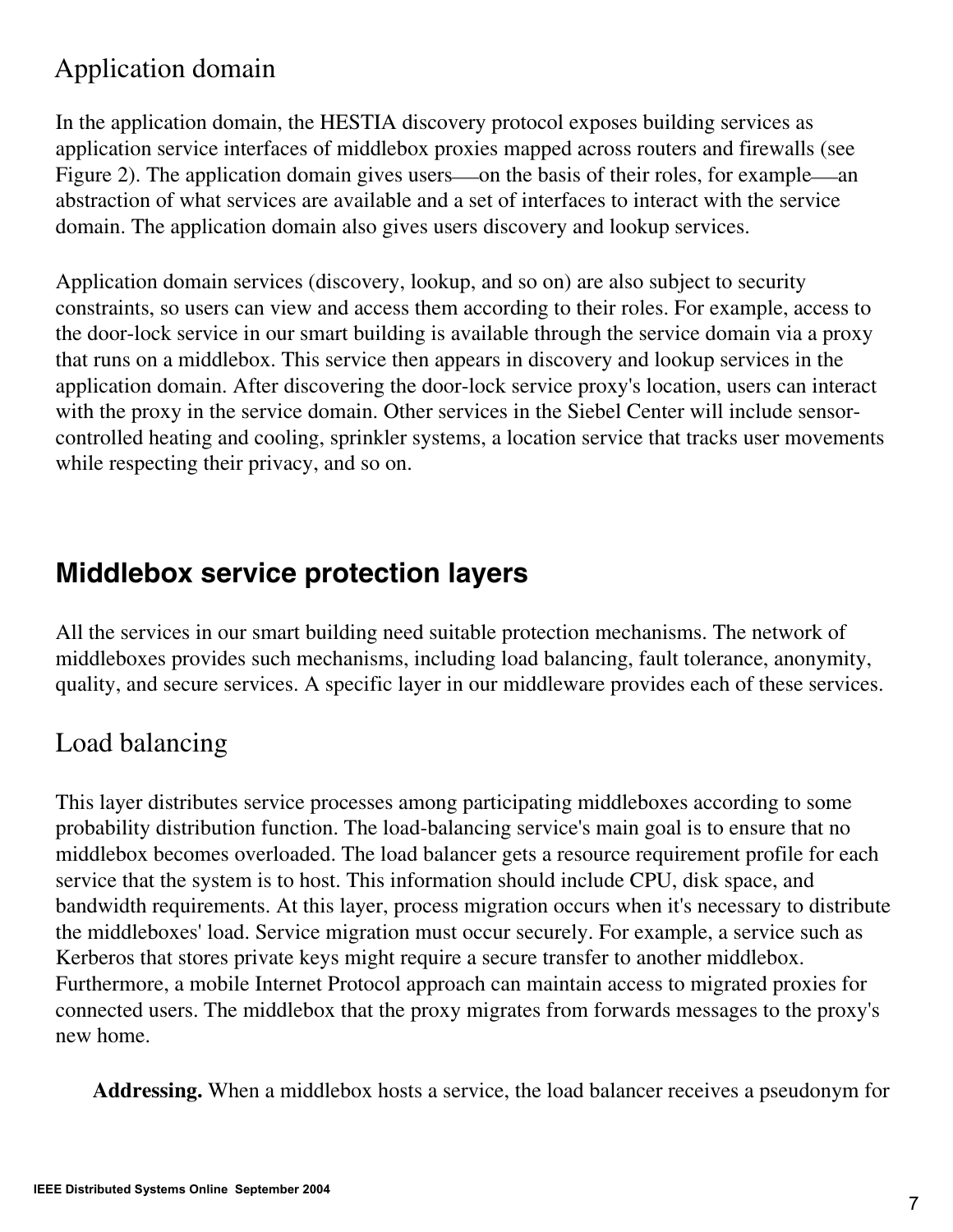that service. It then creates an object reference for it. Next, the load balancer registers the object reference and the pseudonym with the name space. To resolve a service, a user presents the pseudonym to the name server, which returns the corresponding object reference, or handle, to the user.

**Denial-of-service protection.** Through load distribution, middleboxes can handle larger aggregate loads, thus increasing the network's DoS resilience. Additionally, services can specify usage constraints as part of their requirements. This layer maintains the aggregate load for a service's proxies and keeps it within the maximum allowable load, thereby preventing DoS attacks on the actual service. For example, because users heavily use the door-lock service in our building, its proxies could attract a considerable amount of load. In such cases, the loadbalancing layer could migrate proxies to ensure that no middlebox is overloaded. Furthermore, if someone tries to overload the service by making repeated requests for access, the load-balancing layer ensures that the aggregate request bandwidth to the door-lock database remains within acceptable thresholds.

#### Fault tolerance

Although HESTIA could provide basic fault tolerance for services (through replication, for example), this layer maintains service availability by replicating the proxies for a service. If proxies are attacked (for example, a DoS attack), this layer can instantiate new proxies for the service on the middleboxes. HESTIA deploys services along with replication requirements for their proxies. The system can replicate proxies for quick recovery using active or passive replication mechanisms. Active replication maintains the replica in the same state as the original proxy. Passive replication uses periodic checkpointing of consistent states. For example, the door-lock service can deploy several proxies through the load-balancing layer. This makes this service accessible through several proxies, increasing its availability and fault tolerance. If a proxy fails, its active (or passive) replica can act as a substitute. The fault tolerance service could require more sophisticated fault-tolerant middlebox access schemes.

## Anonymity

This layer obfuscates the identity and location of the client, the middleboxes, or both. The Onion Routing,<sup>3</sup> Crowds,<sup>4</sup> and Mist<sup>5</sup> routing concepts at this layer provide anonymity. In our solution, which we based on Mist, users or services establish routes through middleboxes while keeping their locations private. Handles maintain forward and reverse paths for packets and establish a route though middleboxes. Each router knows only the previous and next hops. These routes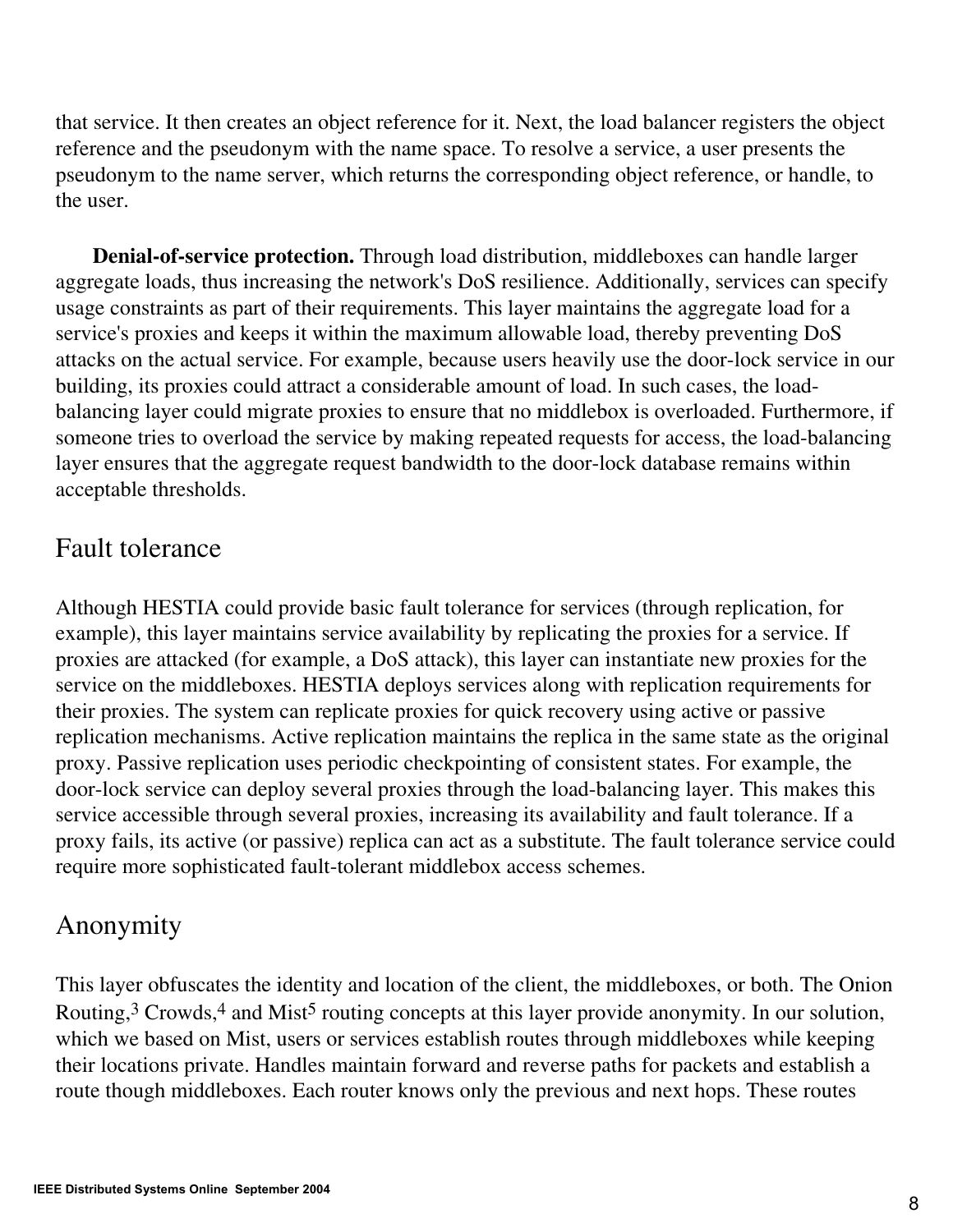eventually end at some middlebox, which serves as a point of communication for the entity. Mist calls this middlebox the *lighthouse* for that entity. Mist directs traffic for an entity to its lighthouse, which then forwards the data down the established path. Because communication occurs through lighthouses, an entity's actual location remains hidden. Hence, the anonymity layer services decouple the users' identity from their location, giving them location privacy or location anonymity. Users can optionally choose to not reveal their identities, thereby achieving location and identity anonymity.

The anonymity layer provides anonymity services for both users and services.

**Anonymity for users.** Because users must constantly interact with services in ubiquitous computing environments, a system could feasibly track a user's movements. For example, a service administrator could mine service logs and infer user locations. Providing anonymity to users ensures that their locations remain secret while still letting them interact with services through their lighthouses.

**Anonymity for services.** Although it's possible to deploy critical services through middleboxes, we prefer to keep these service locations private. This prevents malicious parties and even insiders from identifying the specific machines on which to mount attacks. Such attacks could cripple the targeted service. Hence the middleboxes' anonymity layer provides this functionality. For example, the ubiquitous environment might store extensive information pertaining to users. This information might include personal data and usage statistics of users. Storing such data threatens user privacy. Another way to make data storage anonymous is to keep it at undisclosed locations. Although data is accessible through the service's lighthouse, that data's location remains unknown. This prevents malicious parties from denying access to data, because once again they don't know on which machines to mount their attacks. Furthermore, the fault tolerance layer can replicate data to increase its availability and make it more resilient to DoS attacks.

Thus, continuing with our example, the anonymity layer could keep the location of the door-lock service secret. This is important because the door-lock service is crucial to a building's operation, and exposing this service's location would make the building vulnerable to attackers.

## **Quality**

This layer gives users an interface for specifying the level of quality they wish to receive. Users can specify quality based on data transmission metrics or quality of service  $(QoS)$ —for example, delay, bandwidth, or packet loss rates. Users can also specify quality based on a client's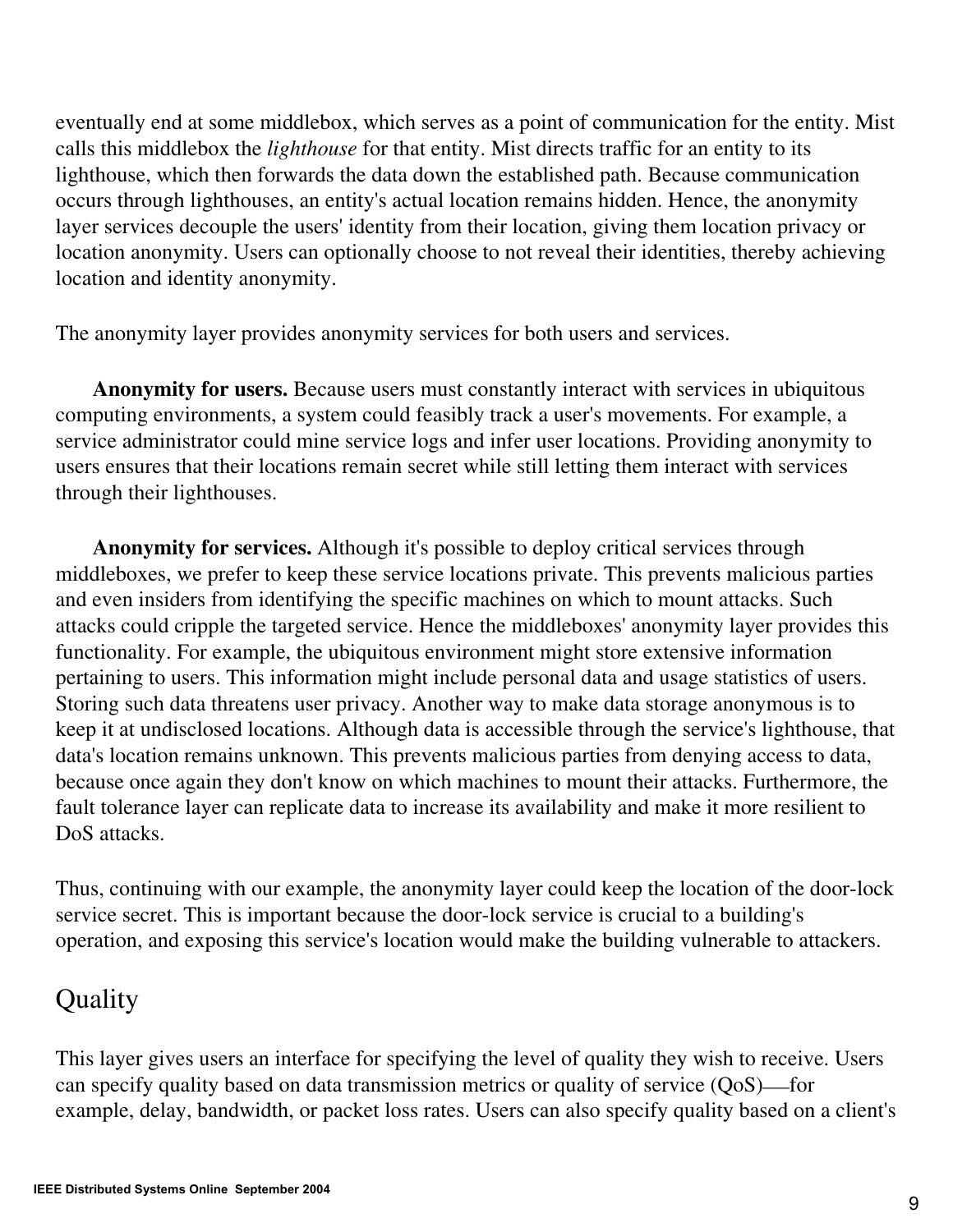required level of security or quality of protection (QoP) in terms of confidentiality, integrity, anonymity, and so on. For example, services can request higher grade encryption and authentication for users connecting with the service. Users can request routes from the QoS layer with QoP requirements (such as bandwidth distribution), which are immune to traffic analysis. The door-lock service, for example, can demand a certain level of authentication (QoP) for access to the locks. It can also request QoS parameters such as low latency for quick response times.

#### Secure services

This layer uses middleboxes to provide access control, confidentiality, and integrity for services. Services can upload access policies into this layer. These access policies, along with system policies, could then control access to the services. The door-lock service could request the use of encryption and signatures to ensure the privacy and integrity of messages to the service.

Functionally, the middlebox network in Figure 2 acts as a cluster of reconfigurable computing and communication nodes. Clients can access services in our system only through the HESTIA layer. Servers create and install proxies on the middlebox network either proactively or reactively in response to client requests. These proxies provide a restricted view of service interfaces, corresponding to the requesting clients' authorizations. They can also implement the server's logic and dynamically offload the server's computations. The proxies also act as filters to enforce confidentiality and privacy concerns. In addition, the system can replicate these proxies for load balancing and fault tolerance, or it can form a customized network of them to provide QoS or virtual-private-network-style routing. The policy specifications drive the instantiation of proxy objects on middleboxes, and the inference engine can compose different functional and nonfunctional requirements to create customized service objects on demand. By defining the interfaces and rules for composition correctly, we can let the inference engine compose different protocols and functions using standard object composition techniques to provide differentiated services.

Our architecture's proxy objects are not persistent, and they maintain little global state information. Ideally, we'd like to migrate and restart proxies on any middlebox in our network with little overhead, but proxies can't be migrated to heavily loaded middleboxes. Therefore, we carefully designed the proxies to implement soft-state protocols. Even when a proxy is attacked and compromised, the damage is contained, and a new proxy can easily restart on a different middlebox. Proxies have little knowledge of other services and systems. This design aspect lets us build truly survivable network services—which can continue to provide service guarantees and degrade gracefully under attack—atop existing best-effort network service models.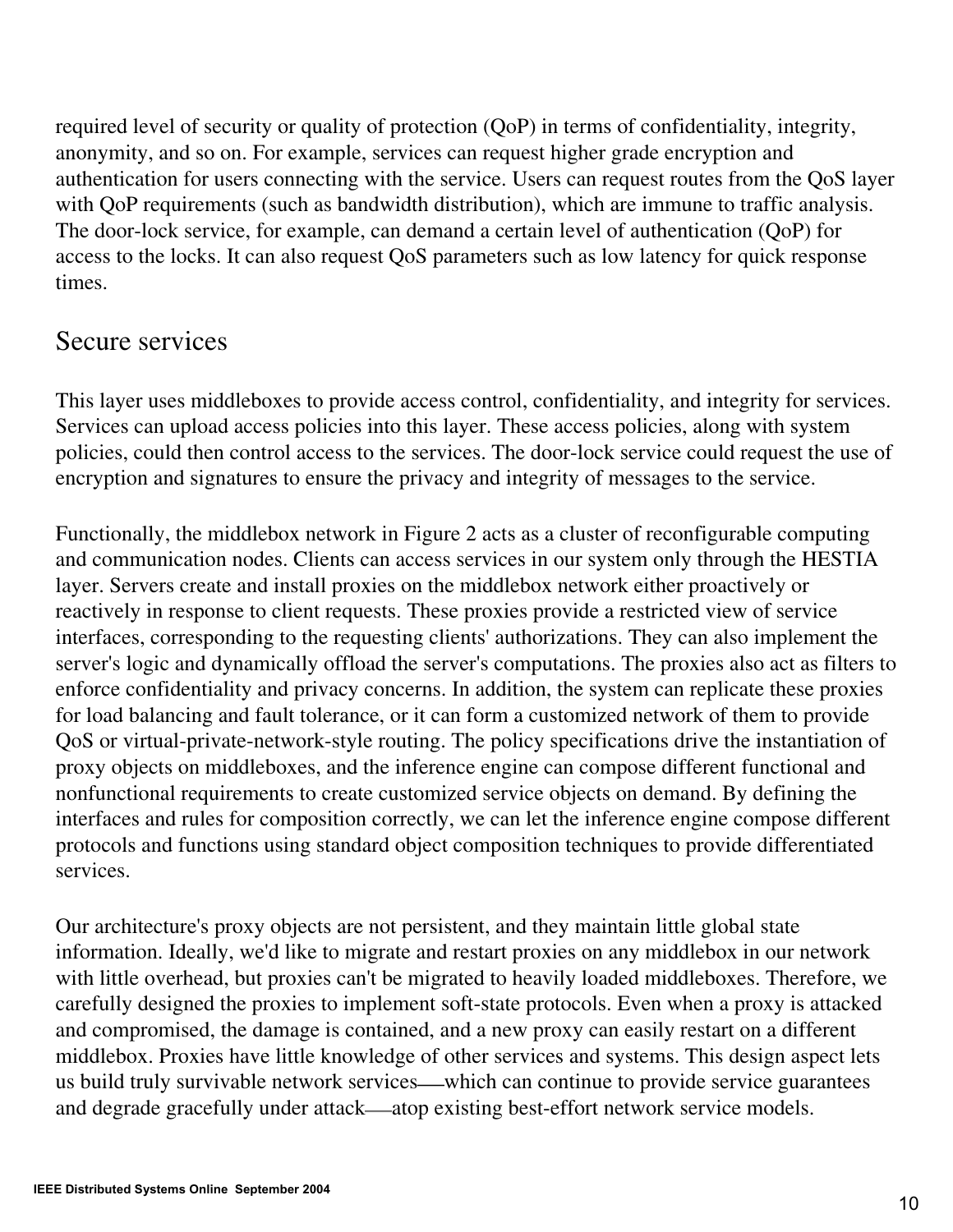#### **Implementation**

We've implemented the network of middleboxes as an overlay network over the Transmission Control Protocol and Internet Protocol. We choose Prolog to act as an inference engine. We use CORBA as the major backbone for communication in our distributed system (www.corba.org). CORBA offers several services that are instrumental in implementing some of the needed functionality, including support for atomic transaction, persistent objects, and platform independence. Many CORBA implementations are heavyweight and might not be appropriate for implementing an overlay network. So, we're experimenting with the Universally Interoperable Core (UIC), which provides a lightweight, high-performance CORBA implementation.6 Every layer in our architecture has a broker that provides a CORBA Interface Definition Language interface so that services and users can access that layer's functionality.

## **Conclusion**

HESTIA will open new frontiers in the design, development, and deployment of trusted CCI for buildings. The unique middlebox architecture's programmable, distributed, object-oriented framework is inherently survivable. HESTIA will significantly affect the adoption of CCI in buildings as diverse as hospitals, airports, offices, laboratories, and power plants. It will demonstrate that it's possible to deploy smart-building services without compromising privacy or critical safety, security, or survivability properties. It will also encourage new industries to build applications that exploit smart buildings. These might include ubiquitous services for users with disabilities; safety and rescue operations; sophisticated antitheft approaches; personal safety applications; communication, collaboration, and education services; and passenger information subsystems.

#### **References**

1. J. Al-Muhtadi , S. Chetan, and A. Ranganathan, , "Super Spaces: A Middleware for Large-Scale Pervasive Computing Environments,"*Proc. 2nd IEEE Ann. Conf. Pervasive Computing*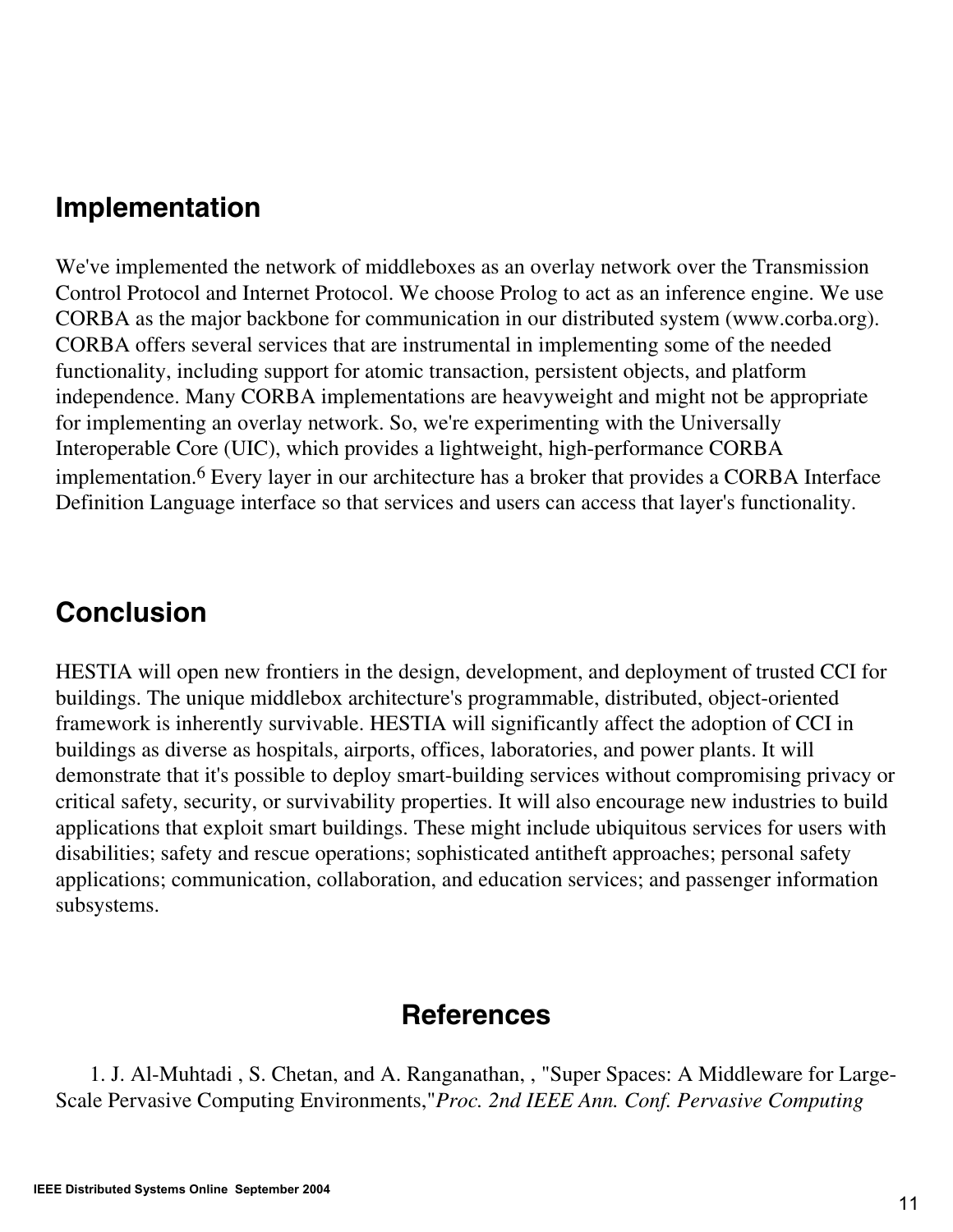*and Comm. Workshops* (PerCom 04), IEEE CS Press, 2004,pp. 198–202; http://csdl.computer.org/comp/proceedings/percomw/2004/2106/00/21060198abs.htm.

2. A. Kapadia , G. Sampemane, and R.H. Campbell, , "Know Why Your Access Was Denied: Regulating Feedback for Usable Security," to be published in *Proc. 11th ACM Conf. Computer and Communications Security,* ACM Press, 2004.

3. M.G. Reed , P.F. Syverson, and D.M. Goldschlag, , "Anonymous Connections and Onion Routing,"*IEEE J. Selected Areas in Communication*, vol. 16, no. 4, 1998,pp. 482–494; http://csdl.computer.org/comp/proceedings/sp/1997/7828/00/78280044abs.htm.

4. M. Reiter and A.D. Rubin, , "Crowds: Anonymity for Web Transactions,"*ACM Trans. Information and System Security* (TISSEC), vol. 1, no. 1, 1998,pp. 66–92.

5. J. Al-Muhtadi , et al., "Routing through the Mist: Privacy Preserving Communication in Ubiquitous Computing Environments,"*Proc. 22nd Int'l Conf. Distributed Computing Systems* (ICDCS 02), IEEE CS Press, 2002,pp. 74–83;

http://csdl.computer.org/comp/proceedings/icdcs/2002/1585/00/15850074abs.htm.

6. M. Román , R.H. Campbell, and F. Kon, , "Reflective Middleware: From Your Desk to Your Hand,"*IEEE Distributed Systems Online,* vol. 2, no. 5, 2001; http://dsonline.computer.org/0105/features/rom0105\_print.htm.

**Raquel Hill** is a postdoctoral research associate with a joint appointment in the Department of Computer Science and the National Center for Supercomputing Applications at the University of Illinois at Urbana-Champaign. Her research interests include security for wired and wireless infrastructures, resource allocation protocols, and security requirements and policies. She received her PhD in computer science from Harvard University. She is a member of the IEEE. Contact her at the Siebel Center for Computer Science, 201 N. Goodwin, Urbana, IL 61801; rlhill@uiuc.edu.

**Jalal Al-Muhtadi** is a PhD candidate and graduate research assistant working on the Gaia project at the University of Illinois at Urbana-Champaign. His research interests include middleware and infrastructure security and privacy issues. He received his MS in computer science from the University of Illinois at Urbana-Champaign. Contact him at the Siebel Center for Computer Science, 201 N. Goodwin, Urbana, IL 61801; almuhtad@cs.uiuc.edu.

**Roy Campbell** is a professor in the Department of Computer Science at the University of Illinois at Urbana-Champaign. His research interests include active spaces for ubiquitous computing, authorization for sensor networks, simulations of network security, and the design of peer-to-peer distributed operating systems. He received his PhD in computer science from the University of Newcastle upon Tyne. He is a member of the IEEE and the ACM. Contact him at the Siebel Center for Computer Science, 201 N. Goodwin, Urbana, IL 61801; rhc@uiuc.edu.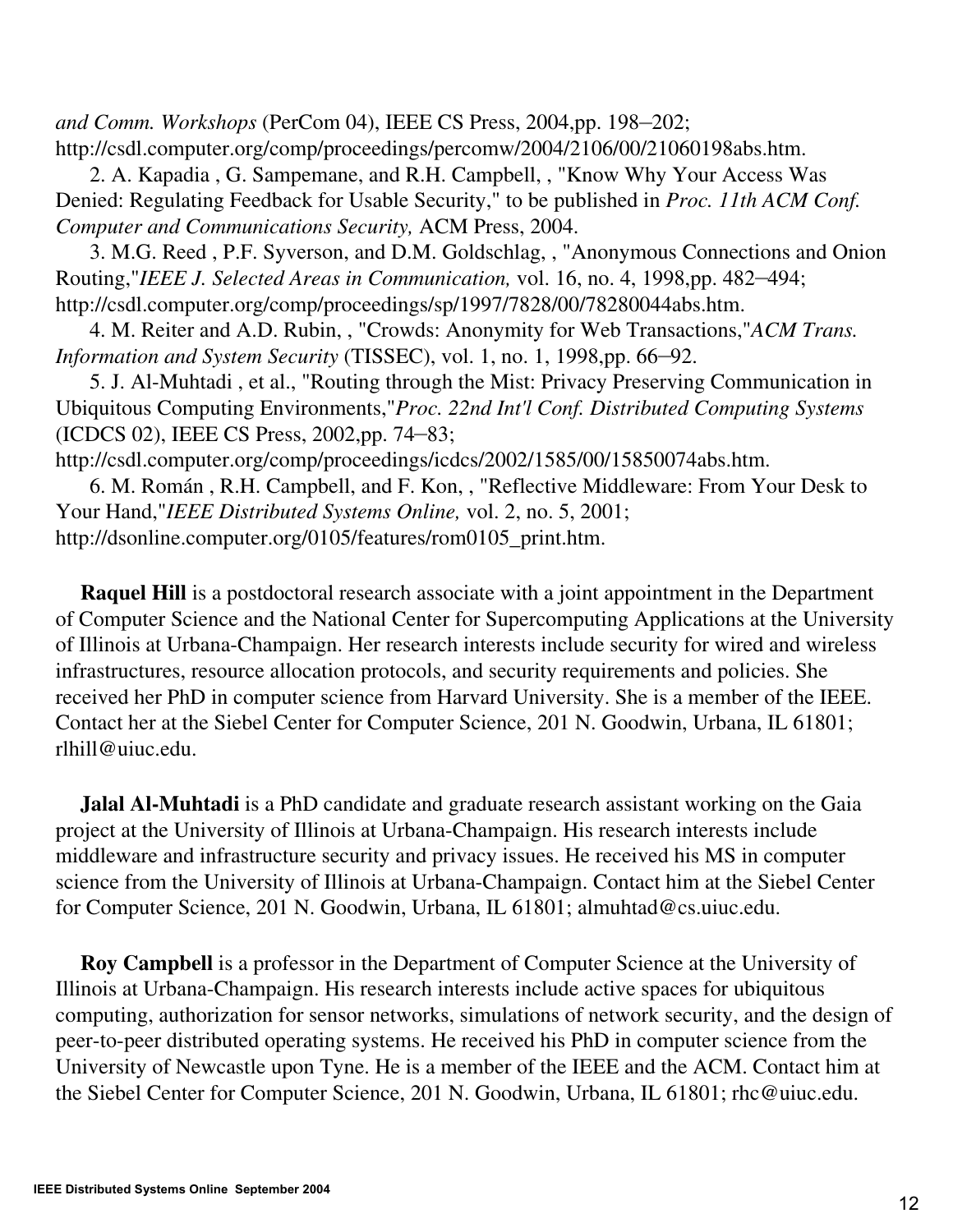**Apu Kapadia** is a PhD candidate in the Department of Computer Science at the University of Illinois at Urbana-Champaign. His research interests include high-performance networking and security, and he is currently investigating secure routing protocols, active queue management schemes, and privacy in ubiquitous environments. He received his MS in computer science from the University of Illinois at Urbana-Champaign. He is a member of the IEEE and the ACM. Contact him at the Siebel Center for Computer Science, 201 N. Goodwin, Urbana, IL 61801; akapadia@uiuc.edu.

**Prasad Naldurg** is a postdoctoral research scholar and visiting lecturer in the Department of Computer Science at the University of Illinois at Urbana-Champaign. His research interests include systems and network security, and applications of formal methods and cryptography to related problems. He received his PhD in computer science from the University of Illinois at Urbana-Champaign. Contact him at the Siebel Center for Computer Science, 201 N. Goodwin, Urbana, IL 61801; naldurg@cs.uiuc.edu.

**Anand Ranganathan** is a doctoral candidate and research assistant working on the Gaia project in the Department of Computer Science at the University of Illinois at Urbana-Champaign. His research interests include pervasive computing, middleware, mobile computing, the Semantic Web, and automated reasoning and learning. He received his BTech in computer science from the Indian Institute of Technology in Madras. Contact him at the Siebel Center for Computer Science, 201 N. Goodwin, Urbana, IL 61801; ranganat@uiuc.edu.

## **Related Work**

Several middleware platforms for distributed programming introduce metaprogramming extensions that provide functionality similar to middleboxes. CORBA provides portable *interceptors*, 1 which let developers extend and control the object request broker's behavior. However, interceptors have limited capabilities and can reside only on the client and server sides, whereas we envision middleboxes to run on intermediate machines.

Java RMI introduced remote-method-invocation *stubs* for distributed objects.2 A stub is a remote reference to a distributed object that merely forwards all method calls to the target object.

Jini,3 and some CORBA implementations such as TAO (*T*he *A*daptive Communication Environment *O*bject Request Broker),<sup>4</sup> support smart proxies. A smart proxy resembles a stub, but it can provide additional features such as results caching, failover, and custom protocols to communicate back to the target object.